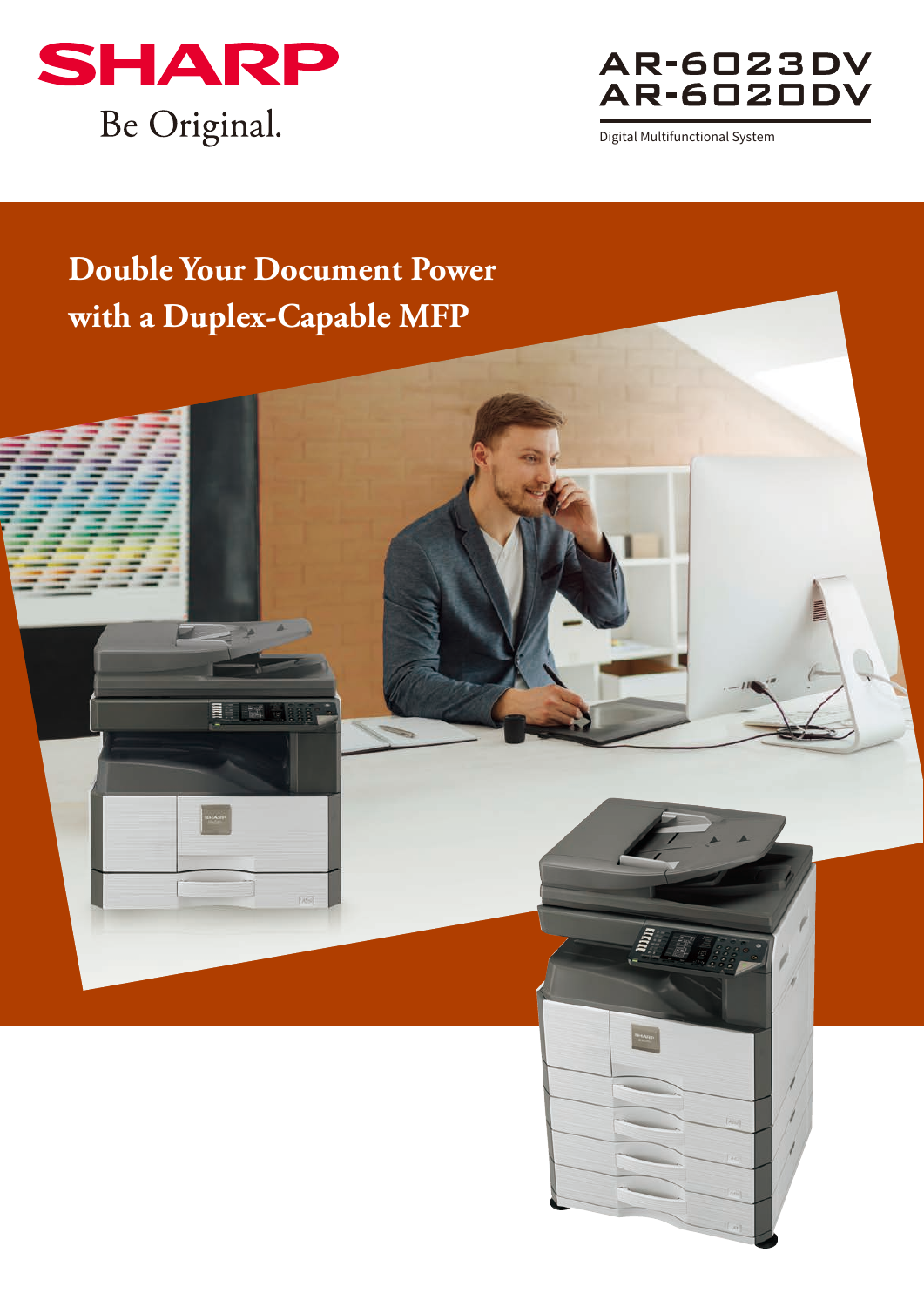## **Upgrade to Smooth and Easy Document Productivity**

Whether you're printing, copying, or scanning, the AR-6023DV/6020DV makes document management easy for everyone in the office. Core document functions are complemented by a range of useful advanced functions. And if the needs of your growing enterprise evolve, rest assured the AR-6023DV/6020DV is ready to grow with you. Optional hardware and software upgrades let you add useful extra functions to your office setup. It all comes together in one compact, productivity-boosting package.

#### **DOCUMENT WORKFLOW**

#### **Convenient Full-Colour Scanning**

The AR-6023DV/6020DV works as a full-colour A3 scanner. In addition to scanning via a TWAIN driver, the MFP has a Button Manager function. As well as letting you adjust settings such as scan resolution, this function allows you to assign applications such as e-mail, Microsoft® Word, OCR, and Sharpdesk to six Scan Menu buttons on the MFP's control panel. Scanning, data transfer, and application start-up can all be done automatically. Operation is quick and easy—simply tap the Scan Mode button, select a pre-registered Scan Menu button, and press Start.

#### **Example of Assigning Buttons When Upgraded to Full-Colour Network Scanning**

Adding the optional AR-NB7 N Network Expansion Kit upgrades the AR-6023DV/6020DV to a full-colour network scanner, enhancing its scan functionality.



Scanned files can be sent as an attachment to any e-mail address over the Internet.  $E_{\text{-mail A}}$   $E_{\text{-mail B}}$   $E_{\text{-mail C}}$ 



#### **<sup>4</sup> Scan to FTP Server\*1**

Scanned files can be stored on a file server where they can be easily accessed from any PC on the network.



USB drive

#### **Button 6 Scan to Desktop\*2 or Mobile Device\*1 \*3**

citcher

Scanned files can be forwarded directly to your PC or a mobile device.



**Button <sup>5</sup> Scan to USB Drive\*1**

**Button**

## Scanned files can be stored directly

on a USB drive.

Note: Buttons 1–6 must be assigned a scan destination in advance. Scan to Desktop and Scan to Mobile Device can be assigned to Button 6 only. Choose which one you would like to assign.

\*1: Requires optional AR-NB7 N. \*2: Requires optional Sharpdesk License Kit. Sharpdesk must be installed on PC. \*3: Mobile device must have Sharpdesk Mobile app installed.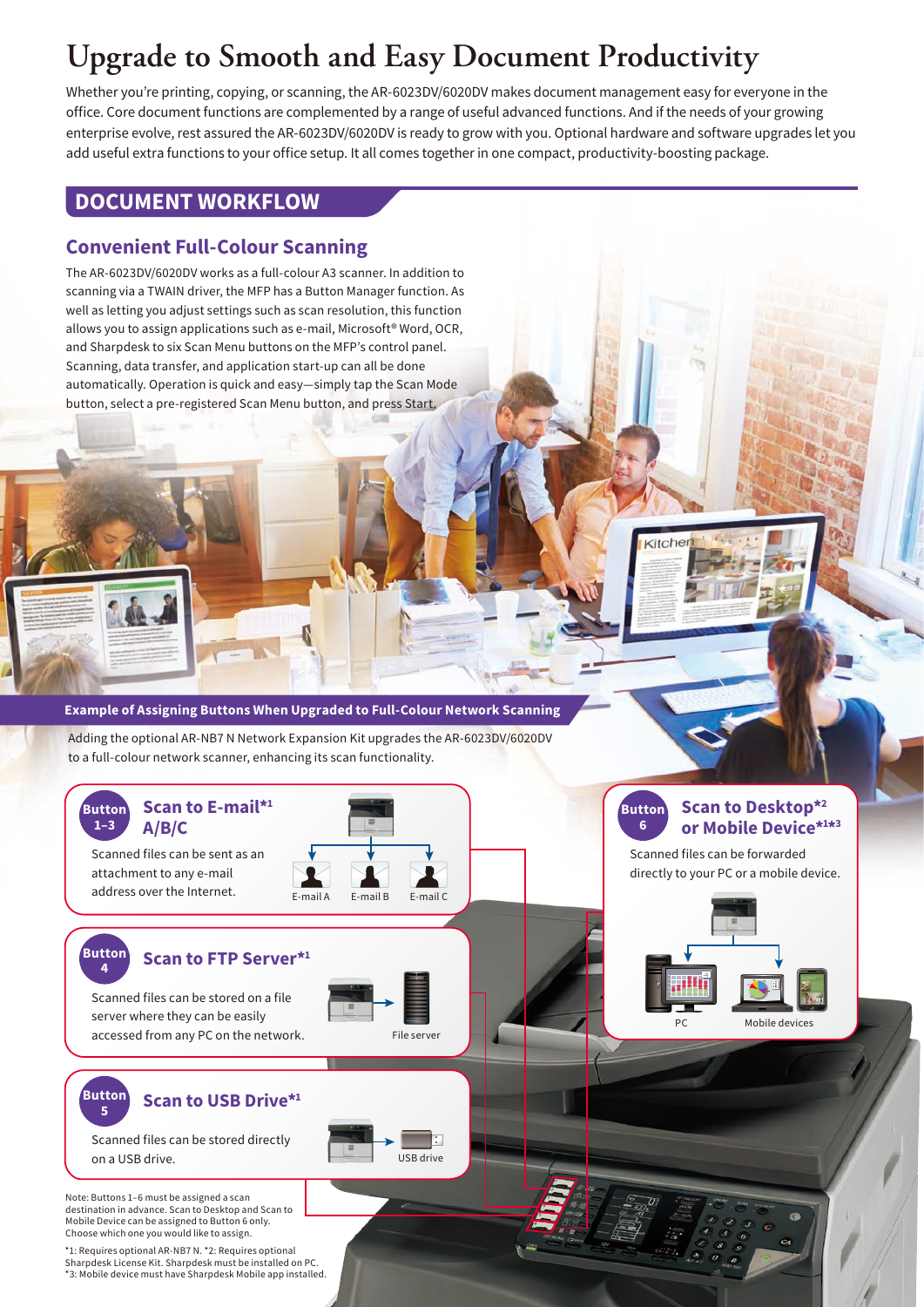### **3-in-1 PERFORMANCE**

#### **Super-Efficient Output**

The AR-6023DV/6020DV delivers a fast output of 23/20 ppm\*. The first copy comes out in just 6.4 seconds for A4 and 6.5 seconds for 8  $\frac{1}{2}$ " × 11", saving valuable time when you're doing multiple short-run jobs. \*A4 (8 1 /2" x 11"), long-edge feeding



#### **Automatic Document Feeding**

An optional RSPF (reversing single pass feeder) efficiently feeds in up to 100 sheets of either one- or two-sided originals.



## **Built-in Stackless Duplex Module**

The AR-6023DV/6020DV can make two-sided printouts using its built-in stackless duplex module. This effectively reduces paper costs and saves filing space. Duplex copying is even more effective when used together with the optional RSPF.



## **Effective Paper Handling**

For large-volume jobs and a wider selection of available paper sizes, these MFPs can accommodate two types of extra trays that increase total paper capacity to 1,850 sheets. These MFPs can accommodate heavy paper up to 200  $g/m^{2*}$ , expanding the range of possible printing applications.  $*106 - 200$  g/m<sup>2</sup> paper to be fed through multi-bypass tray.



### **Printing with Sharp Technology**

These MFPs incorporate Sharp's original SPLC (Sharp Printer Language with Compression) printing technology. SPLC effectively reduces the data size of a print job, speeding up data transfer and printing while improving overall throughput.

#### **Network Printing**

The optional AR-NB7 N Network Expansion Kit upgrades the MFP to a network printer that supports PCL 6 emulation. The further addition of the optional MX-PK10 PS Expansion Kit allows the MFP to support PostScript® 3™ emulation, giving you increased font compatibility and better graphics handling.

#### **ID Card Copy**

The AR-6023DV/6020DV has a dedicated key for easy copying of both sides of a card (e.g., an ID or credit card) onto a single page.



#### **Rotation Sort\***

Every other copy is rotated 90 degrees when delivered to the output tray. This takes the hassle out of sorting copies and comes in handy when you need to print multiple copies.

\*Two paper trays must be loaded with the same-sized paper in a different orientation (landscape and portrait).



#### **Other Convenient Features**

- 2-in-1/4-in-1 copying
- Margin shift
- Edge/centre erase

## **OTHER KEY FEATURES**

#### **Sharpdesk Mobile\***

Sharpdesk Mobile is a mobile print/scan application. With Sharpdesk Mobile, users can import documents scanned on the AR-6023DV/6020DV to their mobile devices for previewing and saving. And files on a mobile device can be printed out on the MFP, sent as e-mail attachments, or used in other applications.



\*Requires commercially available wireless LAN router and optional AR-NB7 N; PDF printing additionally requires optional MX-PK10. Availability varies by country/region. For details, see the support website:

http://sharp-world.com/products/copier/docu\_solutions/mobile/sharpdesk\_mobile/

## **Sharpdesk\***

With Sharpdesk integrated document management software, scanned files can be organised, edited, converted, and combined with ease. What's more, Full Text Search makes it easy to retrieve your documents.

\*Requires optional Sharpdesk License Kit.

#### **Energy Efficiency**

- Pressing the power save key after a job is finished immediately puts the MFP into auto power shut-off mode, further reducing your running costs.
- Certified under the ENERGY STAR® programme (an international system for rating the energy efficiency of products).